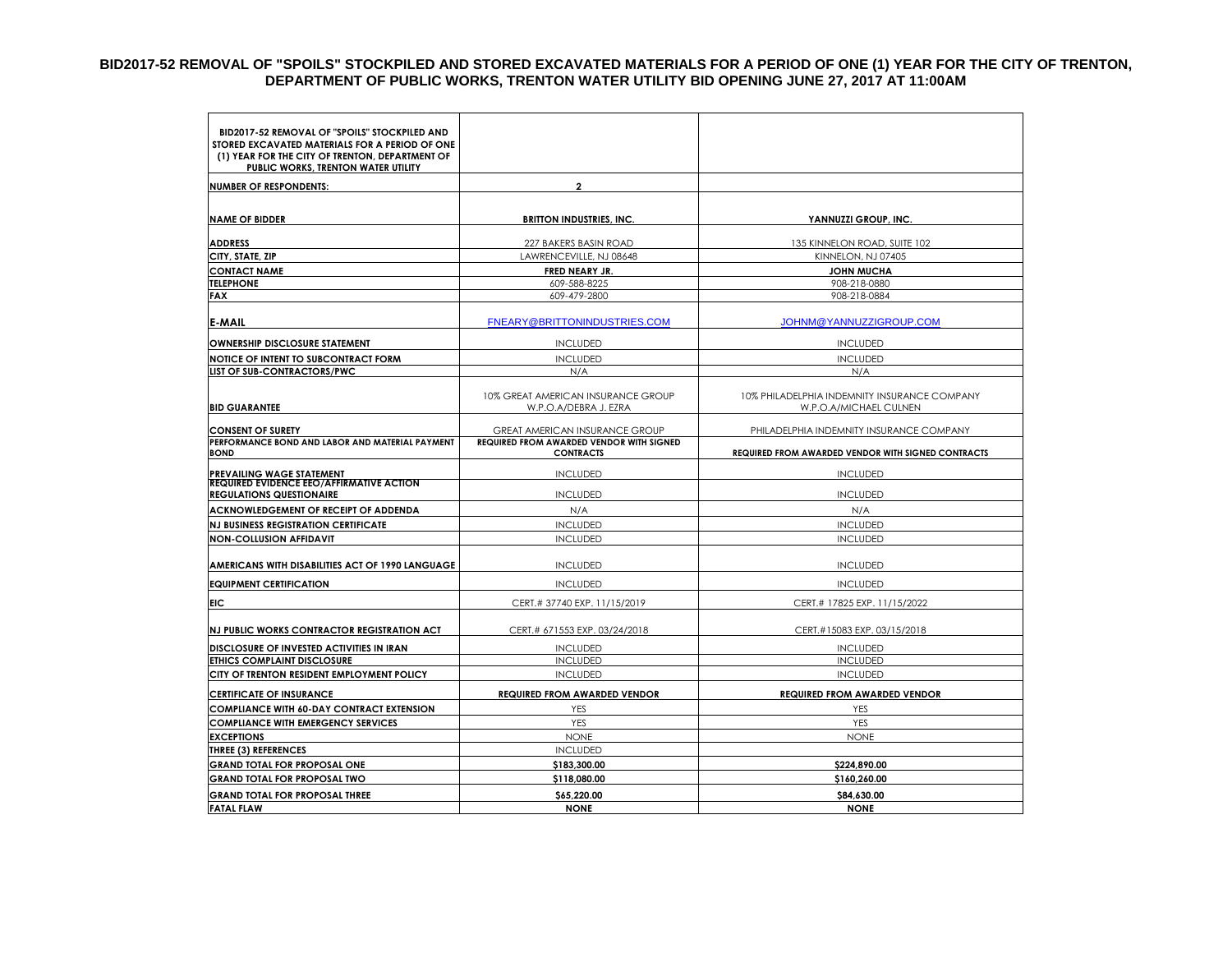### TRENTON WATER WORKS

# Contract for the Removal of "Spoils" Stockpiled and Stored Excavated Materials

Contracts shall be awarded based on the lowest responsible and responsive bid for each item or both items. The items in the contracts may be awarded as one contract to one contractor, two separate contracts to one contractor or as two separate contracts with one contract awarded to one contractor and the other contract awarded to another contractor.

|                                                                                                                           | Dan Carr<br>Submitted by:   |      |                |            | Company Name: Britton Industries                 |  |  |
|---------------------------------------------------------------------------------------------------------------------------|-----------------------------|------|----------------|------------|--------------------------------------------------|--|--|
| PROPOSAL I                                                                                                                |                             |      |                |            |                                                  |  |  |
| The undersigned proposes to remove spoil material from the Trenton Water Works yards in accordance with<br>the following: |                             |      |                |            |                                                  |  |  |
| Item                                                                                                                      | Description                 |      | Units Quantity | Unit Price | <b>Total Price</b>                               |  |  |
| $\mathbf{1}$                                                                                                              | Wet or Dry Soil             | Tons | 6,000          |            | $\frac{19.68}{21.74} \frac{118080.00}{65220.00}$ |  |  |
| $\overline{2}$                                                                                                            | Asphalt and<br>Concrete     | Tons | 3,000          |            |                                                  |  |  |
|                                                                                                                           | Grand Total >> $183,300,00$ |      |                |            |                                                  |  |  |
|                                                                                                                           |                             |      | PROPOSAL II    |            |                                                  |  |  |
| The undersigned proposes to remove spoil material from the Trenton Water Works yards in accordance with<br>the following: |                             |      |                |            |                                                  |  |  |
| Item                                                                                                                      | Description                 |      | Units Quantity | Unit Price | <b>Total Price</b>                               |  |  |
| 1                                                                                                                         | Wet or Dry Soil             | Tons | 6,000          |            | $19.68$ $118,080.00$                             |  |  |
| Grand Total >> $118,080,00$                                                                                               |                             |      |                |            |                                                  |  |  |
| PROPOSAL III                                                                                                              |                             |      |                |            |                                                  |  |  |
| The undersigned proposes to remove spoil material from the Trenton Water Works yards in accordance with<br>the following: |                             |      |                |            |                                                  |  |  |
| Item                                                                                                                      | Description                 |      | Units Quantity | Unit Price | <b>Total Price</b>                               |  |  |
| $\overline{2}$                                                                                                            | Asphalt and<br>Concrete     | Tons | 3,000          |            | $21.74$ 65, 220.00                               |  |  |

Grand Total >> 65, 220, 00